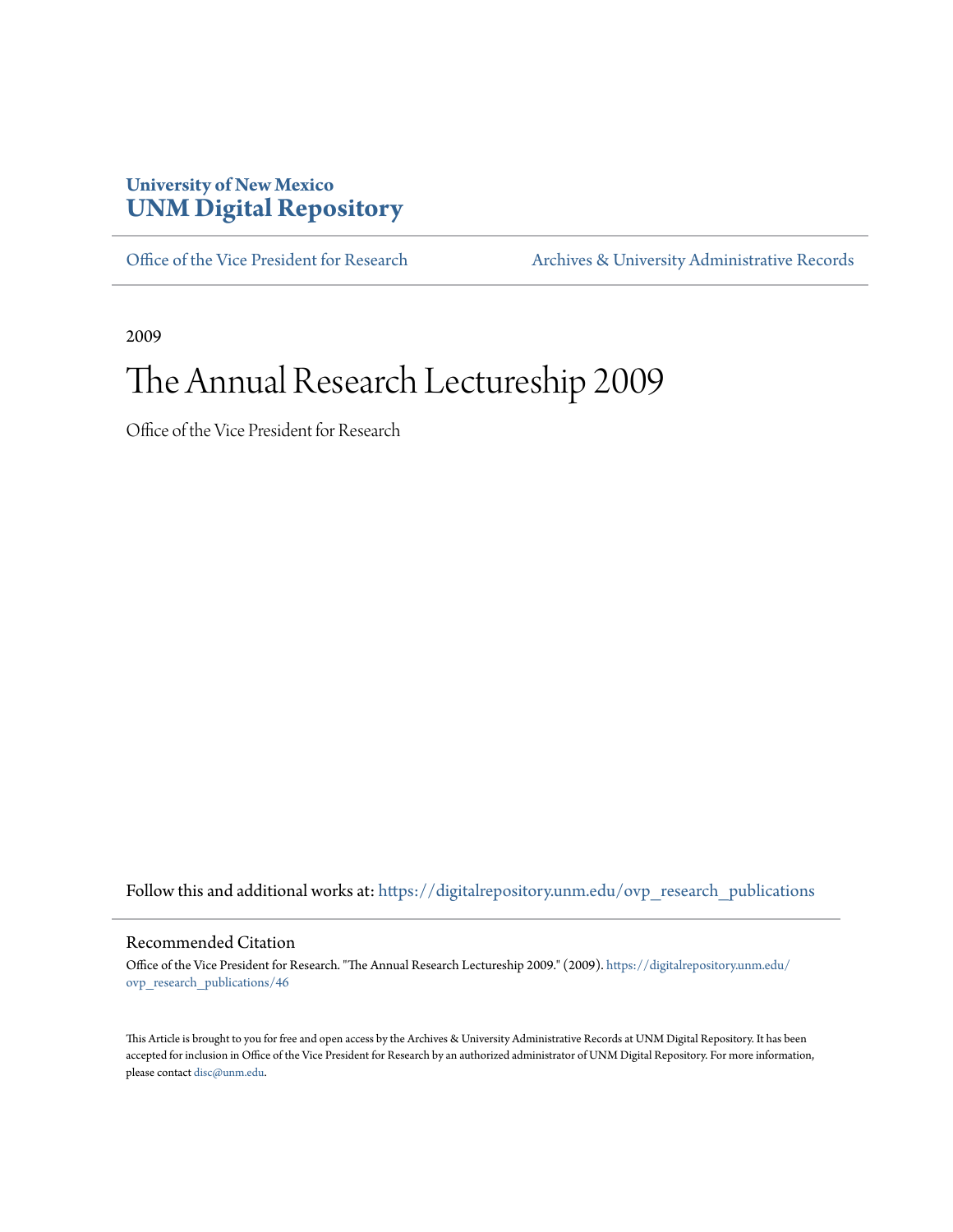

## **EXECUTE:** OFFICE OF THE VICE PRESIDENT FOR RESEARCH

The Annual Research Lectureship

Selection of a faculty scholar to deliver the Annual Research Lecture is one of the highest honors the University of New Mexico bestows on its colleagues. The purpose of the lectureship is to encourage research and creative work on the University campus.

- 1954 Professor Leslie Spier, Anthropology, "Some Aspects of the Nature of Culture"
- 1955 Professor Henry Welhofen, Law, "Crime, Law and Psychiatry"
- 1956 Professor Edward F. Castetter, Biology, "The Vegetation of New Mexico"
- 1957 Professor France V. Scholes, History, "The Spanish Conqueror as a Business Man: A Chapter in the Life of Hernando Cortez"
- 1958 Professor Lincoln LaPaz, Astronomy, "Some Aspects of Meteoritics"
- 1959 Professor William J. Parish, Business Administration, "The German Jew and the Commercial Revolution in Territorial New Mexico"
- 1960 Professor Victor H. Regener, Physics, "Science in Space"
- 1961 Professor Stuart A. Northrop, Geology, "New Mexico's Fossil Record"
- 1962 Professor Thomas M. Pearce, English, "The Lure of Names"
- 1963 Professor Ralph D. Norman, Psychology, "Intelligence Tests and the Personal World"
- 1964 Professor Milton Kahn, Chemistry, "Radioisotopes in the Study of Unweighable Amounts of Matter"
- 1965 Professor Edwin Lieuwen, History, "Men on Horseback: The Latin-American Military Elites"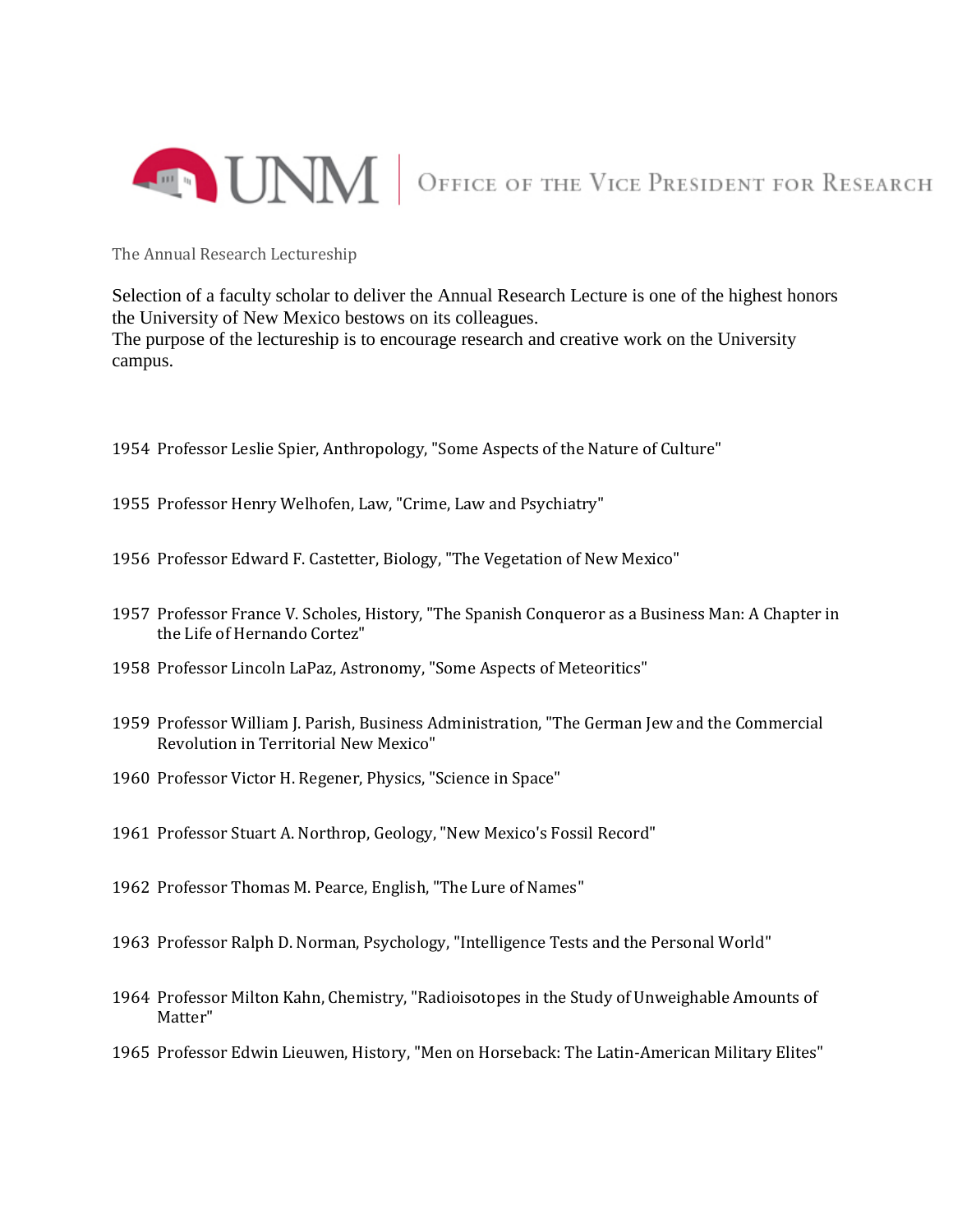- Professor Richard C. Dove, Mechanical Engineering, "Advances in Man's Ability to Measure His Environment"
- Professor Stanley S. Newman, Anthropology, "Relativism in Language and Culture"
- Professor Archie J. Bahm, Philosophy, "Philosophy-1968"
- Professor Gerald Nash, History, "The American West in the 20th Century"
- Professor James Yao, Civil Engineering, "Earthquake Engineering and Structural Safety"
- Professor Hugh M. Miller, Music, "Humor in Music"
- Professor Frank A. Logan, Psychology, "Learning Theory and Higher Education"
- Professor Ralph C. Williams, Jr., M.D., Medicine, "Suppressor T-cells: Their Possible Relationship to Autoimmunity and Cancer"
- Professor Clinton Adams, Art, "Mind, Eye, Hand and Stone" Professor Garo Z. Antreasian, Art, "Some Aspects of Process and History in My Work"
- Professor Martin C. Needler, Political Science and Sociology, "The Logic of Conspiracy: The Latin American Military Coup as a Problem in the Social Sciences"
- Professor Henry C. Ellis, Psychology, "Strategies and Flexibility in Human Memory"
- Professor R. Philip Eaton, M.D., Medicine, "Problems in Human Biology: The Necessity for Collaborative Research"
- Professor Raymond R. MacCurdy, Modern and Classical Languages, "Don Francisco de Rojas Zorrilla, Seventeenth Century Spanish Dramatist and Feminist"
- Professor Klaus Keil, Geology and the Institute of Meteoritics, "Meteorites: The Asteroid Connection"
- Professor Hamlin Hill, English and American Studies, "Huckleberry Finn's Humor Today"
- Professor Beaumont Newhall, Art History and Photography, "The Unreality of Photography"
- Professor Lewis R. Binford, Anthropology, Acting Director of the Maxwell Museum of Anthropology, "Changing Views of the Human Past"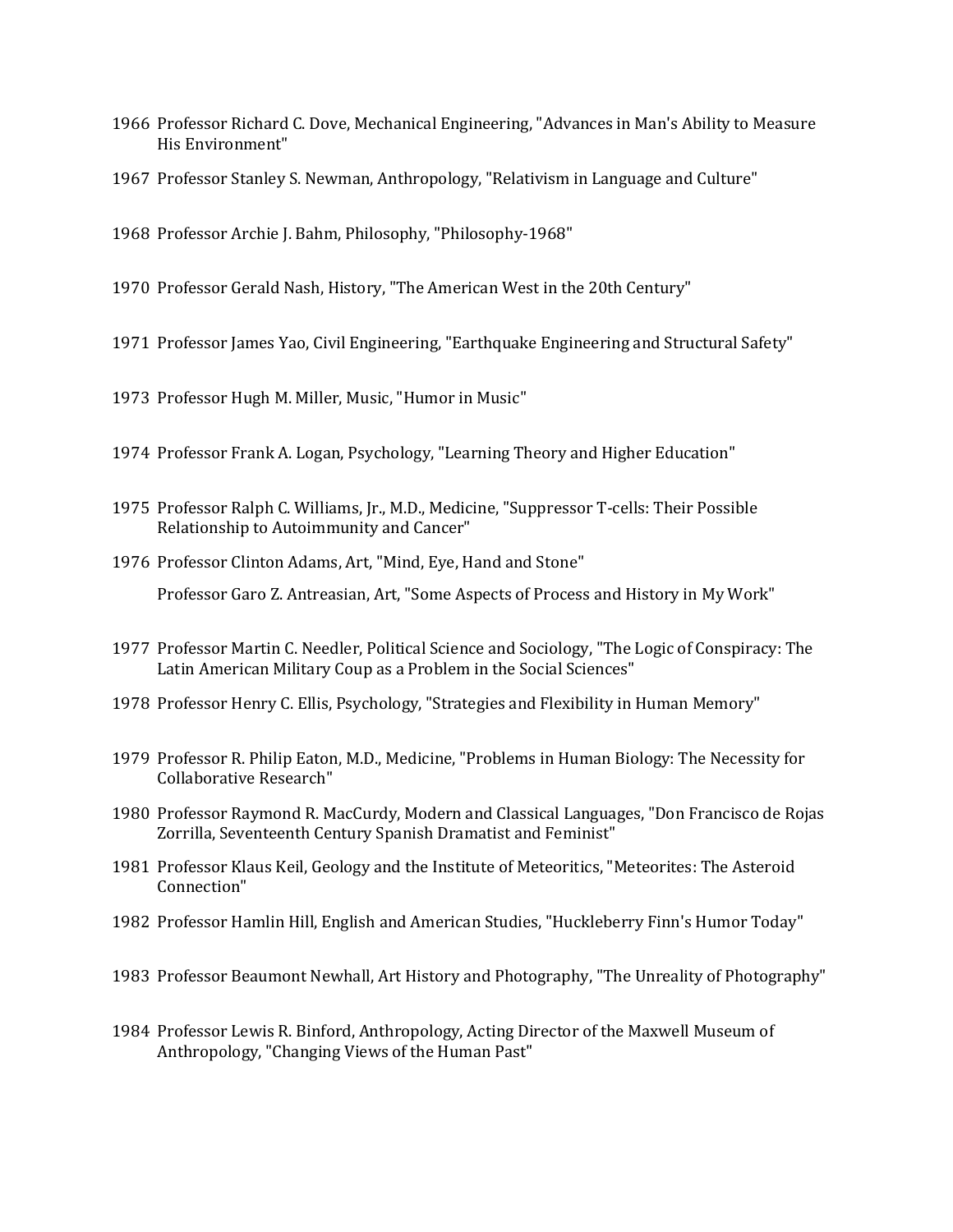- 1985 Professor Howard C. Bryant, Physics and Astronomy, "A Physicist's Journal: From the Glory to the Two-Electron Ion"
- 1986 Professor Randy Thornhill, Biology, "Sexual Selection: The Nature of the Traits it Favors and What Controls its Operation"
- 1987 Professor Marlan O. Scully, Physics and the Center for Advanced Studies, "From Laser Physics to the Life Sciences: The Ramblings of a Quantum Cowboy"
- 1988 Professor Ellen H. Goldberg, Microbiology, "Genetic Basis of Sexual Expression"
- 1989 Professor Rudolfo A. Anaya, English, "Aztlan: A Homeland Without Boundaries"
- 1990 Professor Jonathan M. Samet, M.D., Medicine, "The Hazards of Breathing: Cigarette Smoking, Radon, and Public Policy"
- 1991 Professor Richard W. Etulain, History, "Reimagining the American West: Toward a Postregional Culture"
- 1992 Professor William R. Miller, Psychology and Psychiatry, "The Value of Being Wrong: Two Decades of Unexpected Findings in Treating Alcohol Problems"
- 1993 Professor Roger Y. Anderson, Earth and Planetary Sciences, "Climates of the Future: A Retrospective"
- 1994 Professor Albert E. Utton, Director, U.S.-Mexico Transboundary Resource Center, "Water in the Arid Southwest: An International Region Under Stress"
- 1995 Professor Robert T. Paine, Chemistry, "Exercises in Molecular Assembly: Some Designs and Accidents"
- 1996 Professor Kathryn G. Vogel, Biology, "The Extracellular Matrix of Connective Tissue: Studying the Sticky Stuff"
- 1997 Professor Louise Lamphere, Anthropology,"From Mill Town to Multinational: Gender, Family and Policy in Working Class Communities"
- 1998 Professor Vera John-Steiner, Language, Literacy and Socio-cultural Studies, "Creativity and Collaboration: A Socio-cultural Approach"
- 1999 Professor James Brown, Biology, "The Scale of Life: Of All Creatures Great and Small"
- 2000 Professor Linda Biesele Hall, History, "The Virgin Mary, Coatlicue, and Pachamama: Thoughts on the Sacred Feminine in Latin America"
- 2001 Professor Mohamed S. El-Genk, Chemical and Nuclear Engineering, "Space Exploration: A Journey into the Future"
- 2002 Regents' Professor Everett M. Rogers, Communication and Journalism, "Applications of the Diffusion Model: Spread and Consequences of the Internet"